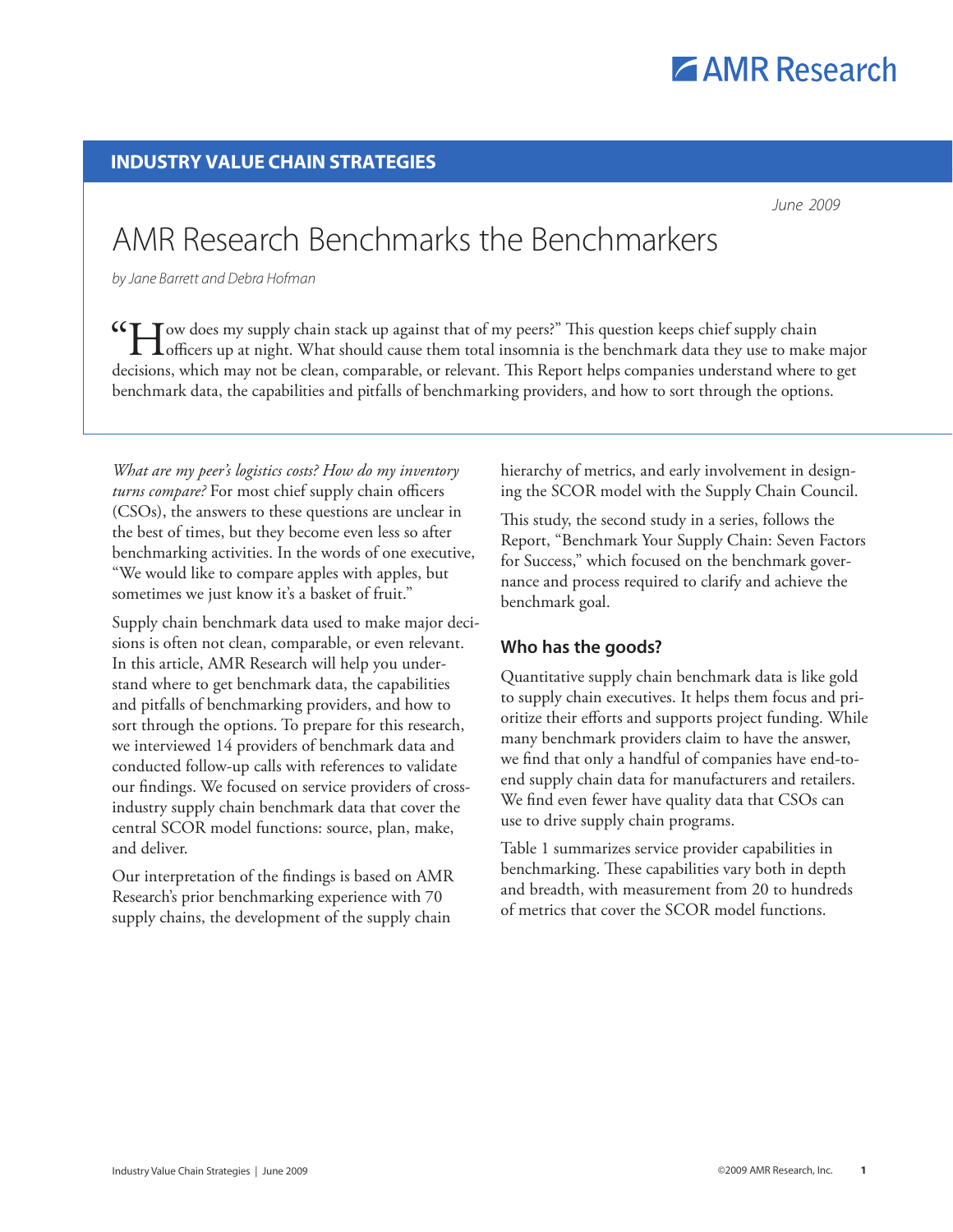|                                                        | Geographies <sup>+</sup> |             |             |       | <b>Basis for</b>                   | <b>New</b>                         |                                                                                 |                    |                               |
|--------------------------------------------------------|--------------------------|-------------|-------------|-------|------------------------------------|------------------------------------|---------------------------------------------------------------------------------|--------------------|-------------------------------|
| <b>Service Provider</b>                                | <b>NA</b>                | <b>EMEA</b> | <b>APAC</b> | LA    | <b>Metric</b><br><b>Definition</b> | <b>Datasets</b><br><b>Per Year</b> | <b>Primary</b><br><b>Industries</b>                                             | Cost               | <b>Data</b><br><b>Quality</b> |
| <b>APOC</b>                                            | 75%                      | 15%         | 10%         | $+++$ | <b>OSBC</b>                        | 200-300                            | CP, retail,<br>industrial.<br>high tech                                         | $N/C$ -\$\$        | $*$                           |
| Benchmarking<br>Success and<br><b>Logistics Bureau</b> |                          |             | 100%        |       | <b>SCOR</b><br>compliant           | $40 - 60$                          | CP, industrial,<br>high tech                                                    | \$\$               | ***                           |
| iCognitive                                             |                          | 30%         | 70%         |       | <b>SCOR</b>                        | 1,000 in<br>2008                   | Chemical/<br>process, high<br>tech, CP,<br>industrial, life<br>sciences         | \$                 | $***$                         |
| <b>The Performance</b><br>Management<br>Group (PMG)    | 60%                      | 25%         | 10%         | 5%    | <b>SCOR</b>                        | 100-125                            | CP, life<br>sciences, high<br>tech, industrial,<br>chemical/<br>process         | $55 - 555$         | ***                           |
| <b>Supply Chain</b><br>Council                         | 70%                      | 20%         | 10%         | $+++$ | <b>SCOR</b>                        | Less than<br>100                   | CP, life<br>sciences, high<br>tech, industrial,<br>chemical/<br>process, retail | N/C for<br>members | ∗                             |
| <b>Tompkins-Supply</b><br><b>Chain Consortium</b>      | 100%                     | $++$        | $++$        | $++$  | Custom                             | 180-220                            | CP, life<br>sciences, high<br>tech, industrial,<br>retail                       | $N/C-55$           | $***$                         |

#### Table 1: Providers of supply chain benchmark data

#### **Notes:**

† Geography is shown as the company headquarter for data entry, not the span of its supply chain.

†† Moving into other geographies in 2009.

††† Included in NA.

SCOR: Supply-Chain Operations Reference Model, as defined by the Supply Chain Council. OSBC: Open Standards Benchmarking Collaborative research framework, as defined by APQC.

- **APQC**—Research is based on APQC's Open Standards Benchmark Collaborative framework. APQC is a non-profit organization focused on benchmarking and process improvement.
- • **Benchmarking Success and Logistics Bureau** Based in Australia, Benchmarking Success and Logistics Bureau has benchmarked over 800 companies in Asia-Pacific. It also provides business improvement peer groups.
- • **iCognitive**—iCognitive benchmarks annually on behalf of the Supply Chain Council Southeast Asia Chapter. It has offices in Singapore and France.

#### **Cost Key:**

*Source: AMR Research, 2009*

N/C = No cost, but participant is required to enter data to receive data  $$ =$  Less than \$5000 pa  $$5 = $5000$  to \$25,000 pa  $$55 =$  More than \$25,000 pa

#### **Data Quality Key:**

The \* - \*\*\* ranking is based on four factors: level of support, supply chain and benchmarking expertise, metrics and scope quality, and data cleansing and validation.

- • **The Performance Management Group (PMG)**—A subsidiary of the consulting firm PRTM, PMG formed in 1998 specifically for benchmarking.
- • **Supply Chain Council**—The SCC is in alliance with APQC for benchmarking. APQC manages the SCORMark portal for data entry, data cleansing, and reporting.
- • **Tompkins—Supply Chain Consortium**—The consortium was founded in 2004, facilitated by Tompkins (a supply chain consulting firm) under leadership of an advisory board. Its database is 20% metrics and 80% best practices.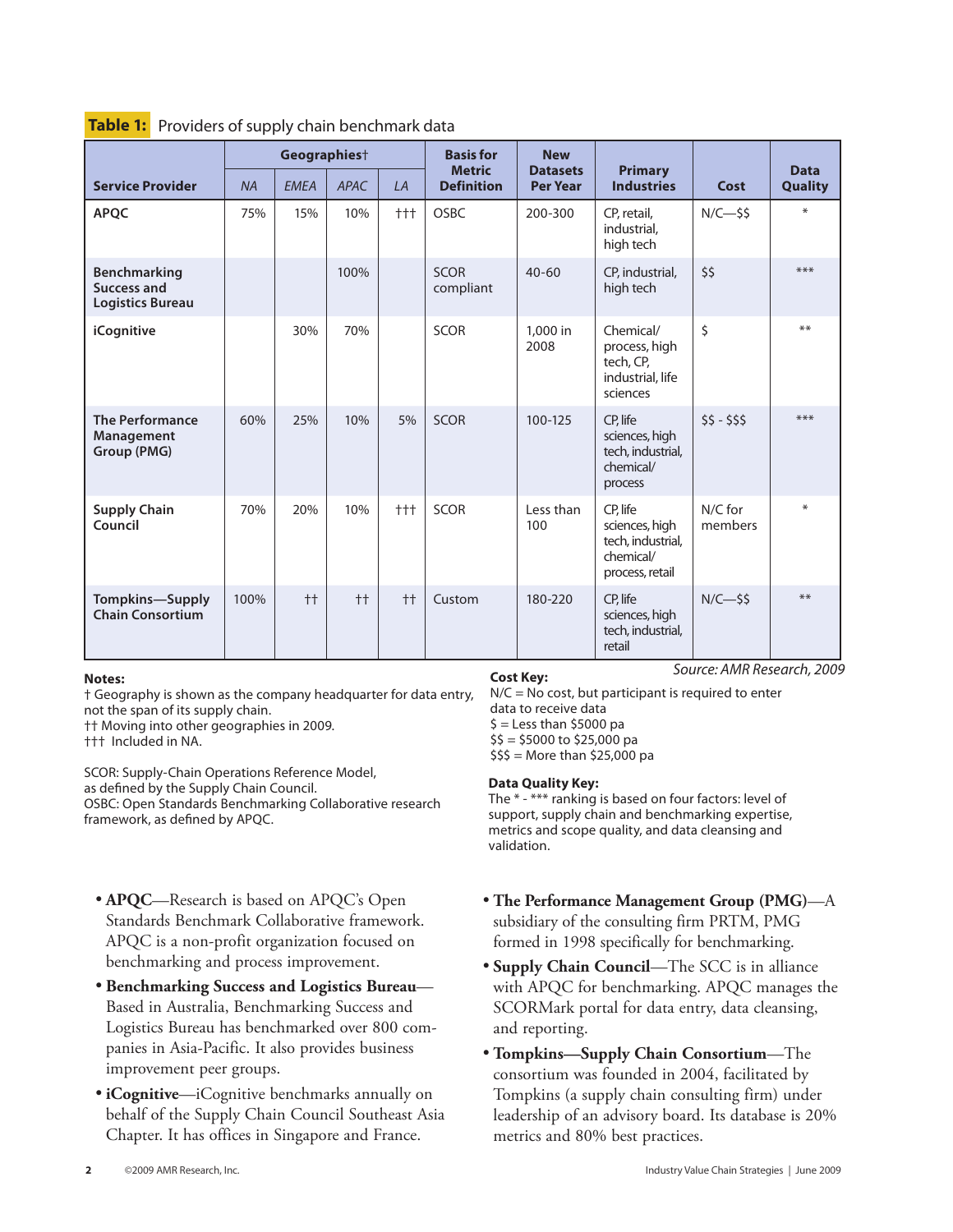Niche data with focused information is also important to the CSO. Below is a small sample of these providers that focus on a specific function or industry:

| <b>Provider</b>                            | <b>Focus</b>                                                                                                                                                                                                                                                                                                                                                                                                                                                                                                                                                                                                             |  |  |  |  |
|--------------------------------------------|--------------------------------------------------------------------------------------------------------------------------------------------------------------------------------------------------------------------------------------------------------------------------------------------------------------------------------------------------------------------------------------------------------------------------------------------------------------------------------------------------------------------------------------------------------------------------------------------------------------------------|--|--|--|--|
| Ariba                                      | Ariba's Benchmark program provides its clients with comparative<br>data biannually on sourcing and contract metrics, spend analytics<br>benchmarks, and procurement efficiency. This program also tracks<br>the use of Ariba tools (adoption, spend throughput, commodities<br>sourced) and provides a common taxonomy for clients in sourcing,<br>peer to peer (P2P), supplier network, contract management, spend<br>visibility, and organization activities.                                                                                                                                                          |  |  |  |  |
| <b>CAPS Research</b>                       | CAPS Research serves the supply management organization, focus-<br>ing on procurement- and sourcing-related efficiencies and cost. The<br>company provides high-quality, cross-industry benchmark compari-<br>sons, functional and activity-based benchmarking reports, various in-<br>dustry-specific benchmark reports, and a market basket approach to<br>price benchmarking of MRO goods, office products, and print services                                                                                                                                                                                        |  |  |  |  |
| <b>Chainalytics</b>                        | Chainalytics provides analytical supply chain consulting and freight-<br>rate benchmarks. Benchmark models are based on actual shipment<br>data, updated twice a year. Members receive detailed lane-by-lane<br>analysis, rate estimators, and the opportunity to participate in collab-<br>orative lane matching with other members. Chainalytics' benchmarks<br>also support network design and inbound landed cost analyses.<br>Its scope currently covers LTL, truckload, and intermodal in North<br>America, as well as global ocean container rates. Its service is expand-<br>ing to other modes and geographies. |  |  |  |  |
| <b>Global Commerce Initiative</b><br>(GCI) | Using GlobalScorecard.net, retailers and consumer products compa-<br>nies worldwide update 13 required business metrics as part of the<br>annual compliance survey. In 2008, 3,637 companies submitted this<br>data. Two optional sets of measures are also available: implementa-<br>tion of GS1 global standards and a deeper set of business metrics.                                                                                                                                                                                                                                                                 |  |  |  |  |
| <b>Hackett Group</b>                       | The Hackett Group specializes in benchmark data to help clients un-<br>derstand their efficiency and effectiveness in finance, SG&A, IT, HR, and<br>procurement, with strength in indirect spend. It uses a proprietary tax-<br>onomy and does activity-based cost analysis in data collection.                                                                                                                                                                                                                                                                                                                          |  |  |  |  |
| <b>IBM</b>                                 | In partnership with APQC, IBM's benchmark data is based on APQC's<br>process classification framework and data, then expanded to an addi-<br>tional level of detail and stored in an IBM database. This data is for the<br>IBM consulting teams to identify best practices and benchmark their<br>clients' performance against peers.                                                                                                                                                                                                                                                                                    |  |  |  |  |
| <b>PricewaterhouseCoopers</b><br>(PwC)     | Primarily to support consulting engagements but available to outside<br>subscribers for a fee, PwC's Global Best Practices (GBP) group collects<br>quantitative data and reports on metrics of cost, quality, and time.<br>This includes supply chain metrics, but is currently most populated in<br>areas of finance, IT, and internal audit.                                                                                                                                                                                                                                                                           |  |  |  |  |
| <b>WAM Systems</b>                         | Specializing in the chemical and process industries, WAM Systems col-<br>lects and provides about 10 supply chain metrics as part of its business<br>process benchmarking services. WAM Systems' clients rate this service<br>easy to use, with high data quality and expert supply chain knowledge                                                                                                                                                                                                                                                                                                                      |  |  |  |  |

*Source: AMR Research, 2009*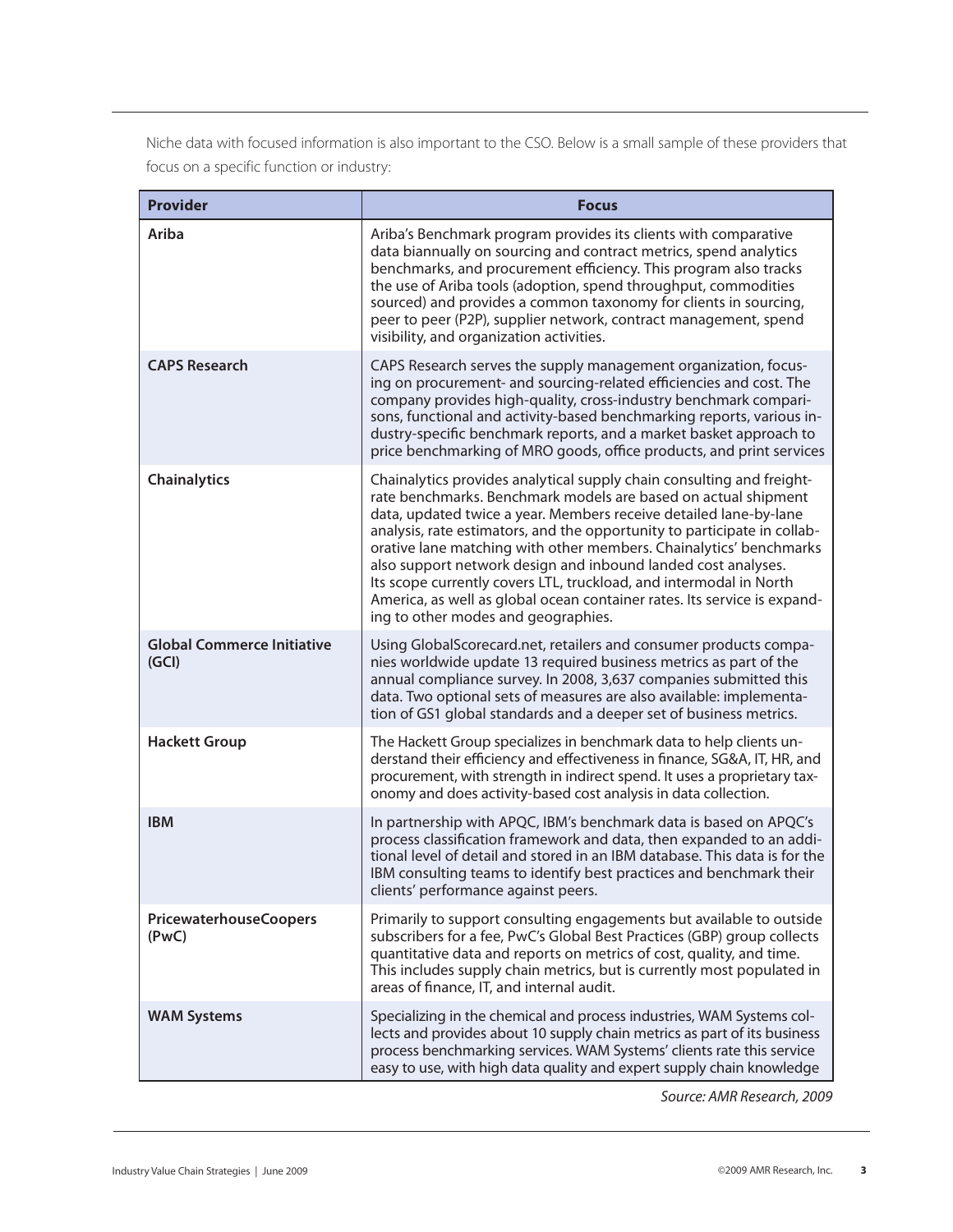## **How to select the provider**

Each vendor has different capabilities regarding its metrics definition, validation and cleansing processes, the number of support staff to provide assistance, and level of supply chain expertise. Before embarking on a quantitative benchmarking study, you must understand what you are getting into, the costs involved, the effort required on your part to collect and input the data, and what you will get as deliverables.

In the consideration of a benchmarking service, consider the following elements:

## *Expertise*

Check the expertise of each potential benchmark provider in two categories. The first category is training and readiness. The provider should train your team and prepare you for the benchmark, particularly regarding data definitions, accuracy, and scope. The second category is supply chain knowledge. The provider needs more than a basic level of supply chain knowledge to validate the data, identify data outliers, fix the data, and help identify a comparable peer group and data set for reporting purposes. We found a wide spectrum of expertise among the benchmark providers, particularly in supply chain knowledge. What is also important to question is the ratio of support people to the number of benchmarks they conduct each year. This will give you a sense of how much bandwidth they have for validation and to ensure quality of the data.

## *Scoping and peer group definition*

Get a clear indication of the provider's level of guidance and its requirements in terms of scope and peer group definition. The scope is a critical component in choosing the right peer group, and we found vast differences in how the benchmark providers view the scope for data collection and analysis. Does the provider guide you on whether you should collect and enter data at the total company/division level versus for a specific supply chain, or whether it will be for your North American versus Asia-Pacific supply chains? Do they distinguish between make-to-stock and make-to-order supply chains? When choosing companies to include in your peer group, will you be able to ensure that each of them entered data for the same scope you did?

For example, PMG decides on the geography of a supply chain based on location of company head-

quarters, while most of the other providers allow each company to decide for itself. And APQC does not differentiate make-to-stock versus make-to-order processes, but other providers do. The more guidance provided, the better the ultimate results will be.

## *Deliverables*

What deliverables do you need for your program, and how usable are the ones offered by the benchmark service provider? To make this decision, ask for samples of reports or online options and understand the flexibility in slicing and dicing the data and selecting the peer group for comparison. When looking at deliverables, also look into depth and breadth of data for your selected peer groups.

## *Data scope*

Ask the provider how many companies they benchmark annually by industry, how long they keep the data, and the depth of the metrics collected. For example, the perfect order has many definitions and sub-components (see "Data scope and quality—in focus" below for further explanation).

## *Data quality*

Because data validation is one of the most critical elements, you should ask the provider what levels of validation it provides. All the providers offer some basic automated checks and balances, but this is not enough to ensure high-quality, comparable data. Good benchmark data requires additional levels of validation and harmonization, typically by people with supply chain expertise who are manually and proactively reviewing the data for anomalies (see "Data scope and quality—in focus" for additional discussion).

### *Other services*

While some providers focus solely on benchmarking, others use benchmarking as a part of a larger program, which can range from ad hoc benchmark studies and peer networking to full consulting services. Consider the total package. Some reference companies we interviewed felt they get more out of the ad hoc surveys and networking opportunities that some providers offer than the annual data they receive. The consulting firms may offer benchmarking as a no-charge value-add to build a relationship that leads to larger projects.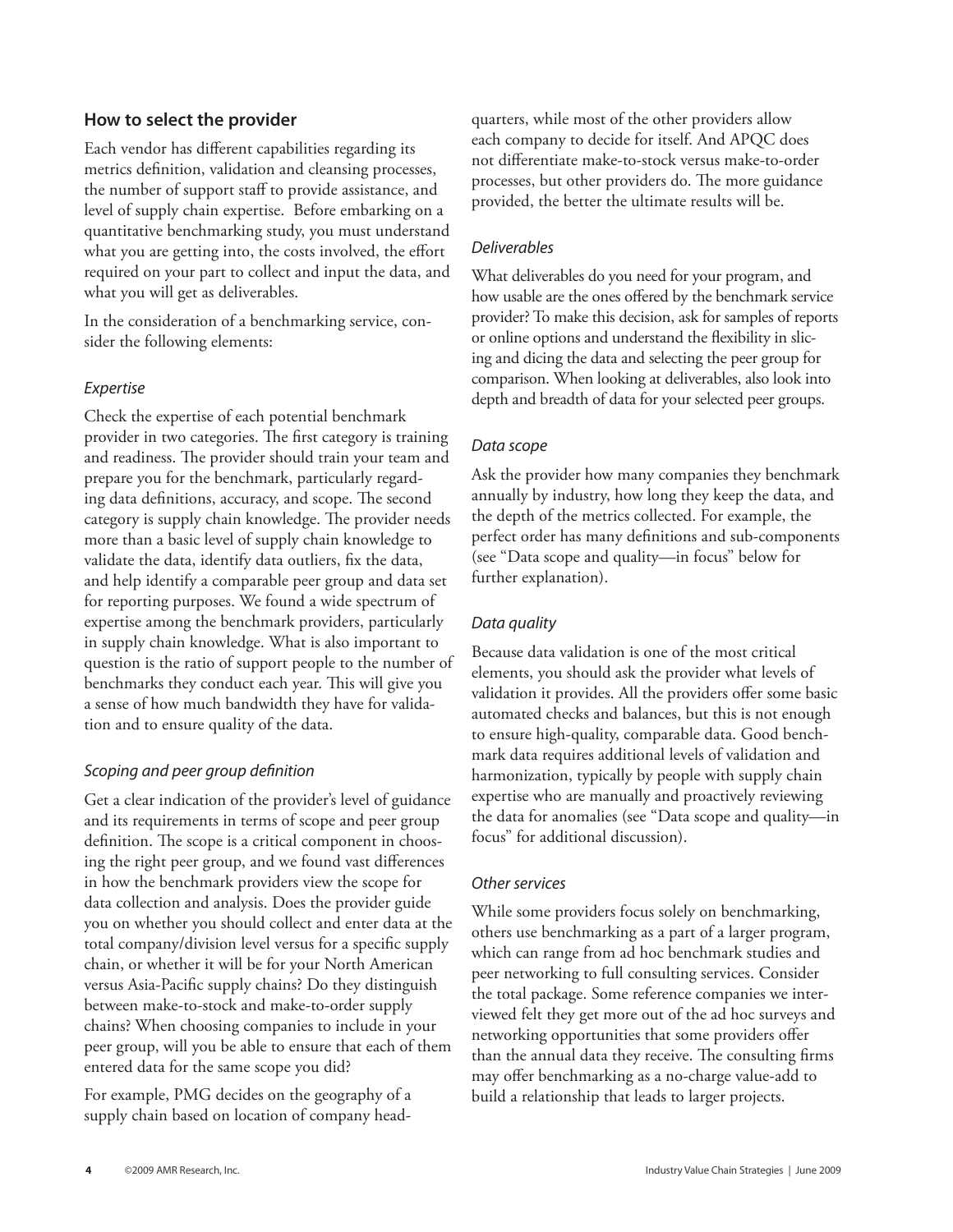#### *Other relationships*

Ask the provider if some of their data is gathered based on relationships with other providers. While this may broaden the data set, it may also compromise the validity and accuracy when merging data sets with potentially different data definitions.

### *Renewal rate*

If the business model of the provider is to encourage clients to subscribe and enter data annually, ask about their renewal rate. A word of caution, though—we heard this a few times: "To remain a member and get annual data, we have to submit data annually, so we go through the motions with as little effort as possible."

## *Total cost of benchmarking*

While lower cost options are appealing, remember that the total cost of a benchmark is about more than money. Understand exactly what each provider offers in data quality, scope, and peer group options. This will help you figure out what provider will suite your specific benchmarking need, and sometimes going for the lower cost option recognizing the potential quality or scope issues, but using the data merely for a directional view of your peers, is sufficient. If you understand the strengths and weaknesses of each provider, you can determine what data is most relevant to your decisionmaking process.

One final option to consider is a combination of providers. A company we spoke with said, "We always use a combination of benchmark data providers. It allows us to double-check the data and broadens the services available to us."

## **Data scope and quality—in focus**

Food quality problems result in massive peanut product or pet food recalls. In the same way, benchmark data quality problems can result in poor supply chain decisions. Data quality is not just about how the data is cleansed, but also about the comparability of the data. Who is in your peer group, and is the scope of the data they entered similar to yours? Are you looking at like supply chains? What geographies are included? And how well does your provider understand and manage this? Be aware of two aspects that impact the comparability of the data:

- **Data cleansing**—At its most basic level, clean data means that all companies calculated the data the same way. To get that, the calculations need to be clearly defined, everyone needs to understand them, and the data must be available to be collected. All of this requires guidance on the part of the benchmark provider. Take the example of the perfect order metric, defined as an order that's complete, accurate, in perfect condition, and on time to the original commitment date. Do late shipments caused by lack of customer readiness count as late? How should a company count its backorders? Are these taken out? Because the possibilities are endless, a good benchmark provider offers proactive guidance to ensure consistent contextualization. Where data is unavailable, they must offer estimation techniques and advice on how to apply the instructions in a consistent way.
- **Scoping**—Make sure you are getting comparable scope. Did everyone you are comparing to benchmark the same scope? Are some measuring at the total company level while others are measuring one division, and still others are measuring one supply chain? Are you comparing your make-to-order data against someone else's make-to-stock data? Is one company's data aggregated worldwide, while another's is just its North American customers?

The service providers we interviewed conduct different levels of data validation and cleansing. All of them provide a basic validation, often automated, using simple rules and thresholds. Some provide deeper analysis, either through some degree of automated cross-checking or by a person reviewing the data for reasonableness.